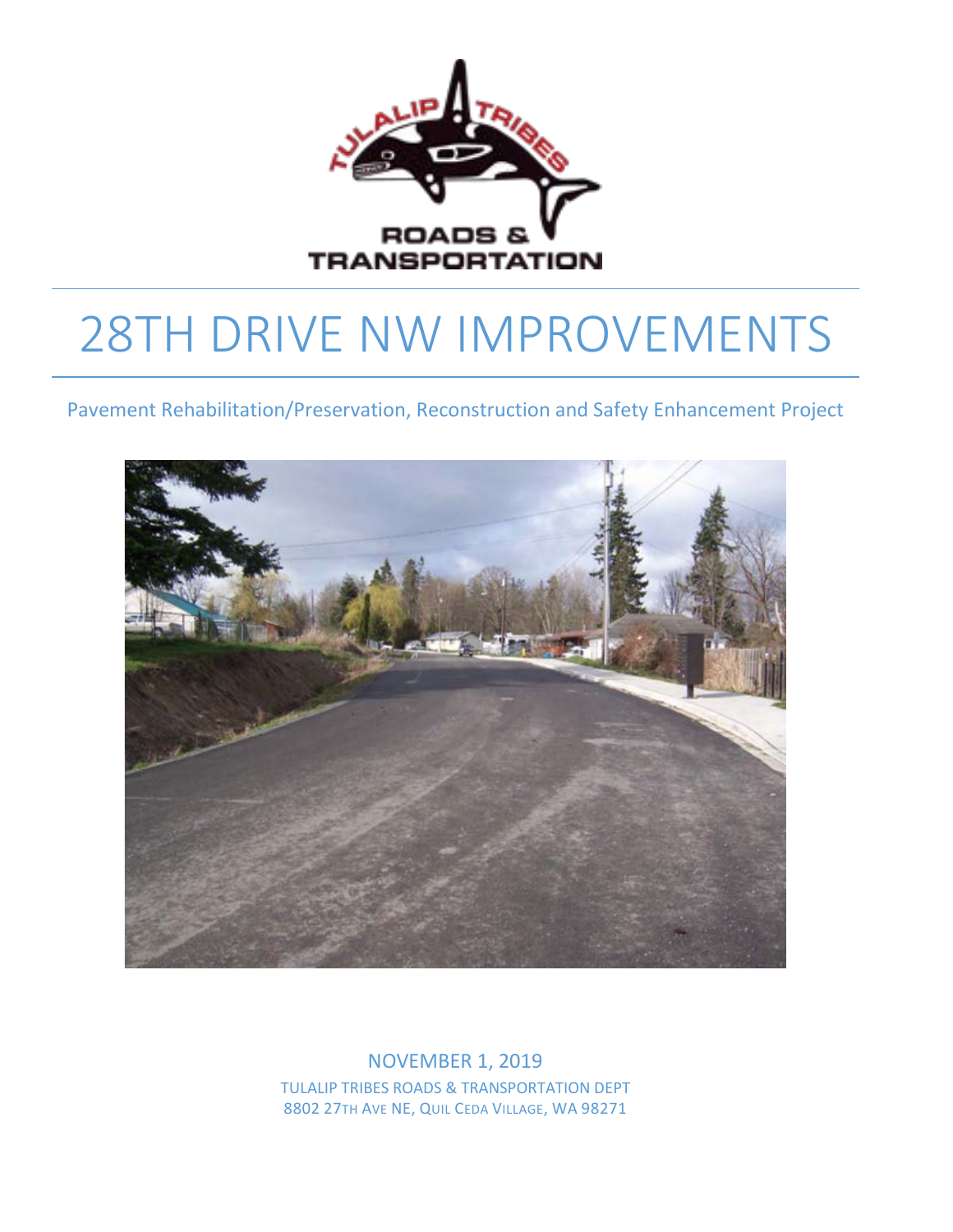# **REQUEST FOR PROPOSAL**

# **REQUEST FOR PROPOSAL The Tulalip Tribes 28th Drive NW Project Pavement Rehabilitation and Safety Improvements**

## **1.0 INTRODUCTION**

The Tulalip Tribes of Washington ("Tribes") is soliciting qualified Engineering (Construction, Infrastructure) firms to submit Proposals including preliminary and final design, engineering, and construction documents for the pavement rehabilitation and safety improvements for the 28<sup>th</sup> Drive NW project.

All proposals are required to include evidence of experience in projects of similar scale and complexity along with bonding capability in excess of the estimated cost of construction.

Proposers shall abide by The Tulalip Code, Chapter 9.05 – TERO Code which provides NAOB preference in contracting goods and services. Additionally, The Tulalip Tribes' Board of Directors has the authority to require those employers subject to The Tulalip Code, Chapter 9.05 – TERO Code and applicable federal laws and guidelines, to give preference to Indians in hiring, promotions, training, and all other aspects of employment. Proposers shall comply with The Tulalip Code and the rules, regulations, and orders of the TERO Commission. For more information about the Tulalip Code, Chapter 9.05 – TERO Code, contact The Tulalip Tribes' TERO Department at 6406 Marine Drive, Tulalip, Washington 98271, Office (360) 716- 4747 or Facsimile (360) 7160249. The Tulalip TERO Code is available for review on the Tulalip TERO website: [www.tulaliptero.com](http://www.tulaliptero.com/) [.](http://www.tulaliptero.com/)

## **2.0 SUBMITTAL REQUIREMENTS AND DEADLINE**

Interested applicants should provide the following information:

- 1. Qualifications/Expertise of organization;
- 2. Qualifications of proposed staff;
- 3. Previous experience in producing similar plans;
- 4. Proposed project approach;
- 5. Proposed project delivery; and,
- 6. Proposed project timeline and cost per work item.

 $\lambda$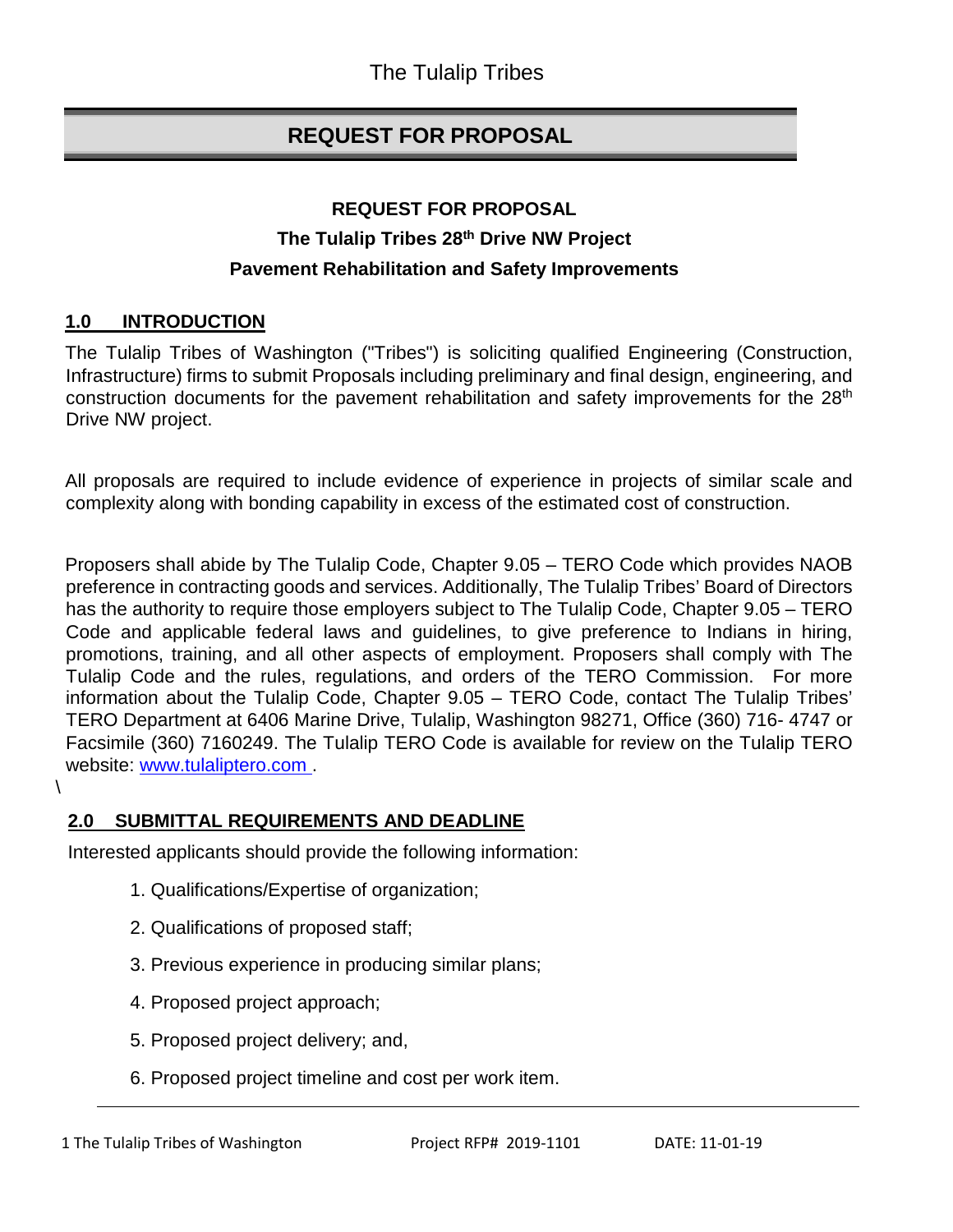An original and three (3) bound copies of the Proposal containing the information and documentation requested in this RFP must be received, in a sealed envelope, at the Quil Ceda Village Administration Office no later than **2:00 p.m. on Wednesday, December 18th, 2019.** Faxed submittals will not be accepted. Emailed proposals may be emailed to Debra Bray at [dbray@tulaliptribes-nsn.gov](mailto:dbray@tulaliptribes-nsn.gov) . Proposals sent by mail or courier shall be sent to the address below:

> Debra Bray, Tulalip Tribes Roads & Transportation Manager 8802 27<sup>th</sup> Ave NE, Quil Ceda Village, WA 98271 [dbray@tulaliptribes-nsn.gov](mailto:dbray@tulaliptribes-nsn.gov) (360) 716-5022

# **3.0 PROJECT DESCRIPTION**

28<sup>th</sup> Drive NW is located off Marine Drive and west of Walter Moses Jr. Drive. Improvements include milling and resurfacing of the existing asphalt pavement to address rutting, cracking, and other distresses, which will provide a new fully paved two lane road with sidewalks on both sides of the road. Additional improvements include revisions to the storm water conveyance system, illumination and signage, ADA accommodations, and reconstruction of the cul-de-sac roundabout at the end of 28<sup>th</sup> Drive NW (Route # 1080 at Walter Moses Jr. Road). Speed bumps/humps are to be evaluated for need and replacement along 28th Drive NW (Route # 1080 at Walter Moses Jr. Road). The project design (bid documents, plans and specifications) and all physical construction on the 28th Drive NW pavement rehabilitation and safety improvements project should be completed by fall of 2020.

## **4.0 SCOPE OF SERVICES**

The consultant will be responsible for preparing engineering designs and construction documents necessary to permit, bid and re-construct or preserve roadways, including geotechnical analysis for pavement sections, surveying and base map, ADA compliance, NEPA documentation, identification of drainage, striping, signage, and lighting improvements, if warranted, right-of-way plans and needs, and permitting.

Required Design standards:

AASHTO

ADA

**MUTCD** 

Washington State Department of Ecology Stormwater Manual for Western Washington

The Tulalip Tribes have identified the following items as key elements for the Project and expect the selected Engineering (Construction, Infrastructure) firm to implement these concepts and practices on the Project. Proposers should take note of the emphasis placed upon these items.

2 The Tulalip Tribes of Washington Project RFP# 2019-1101 DATE: 11-01-19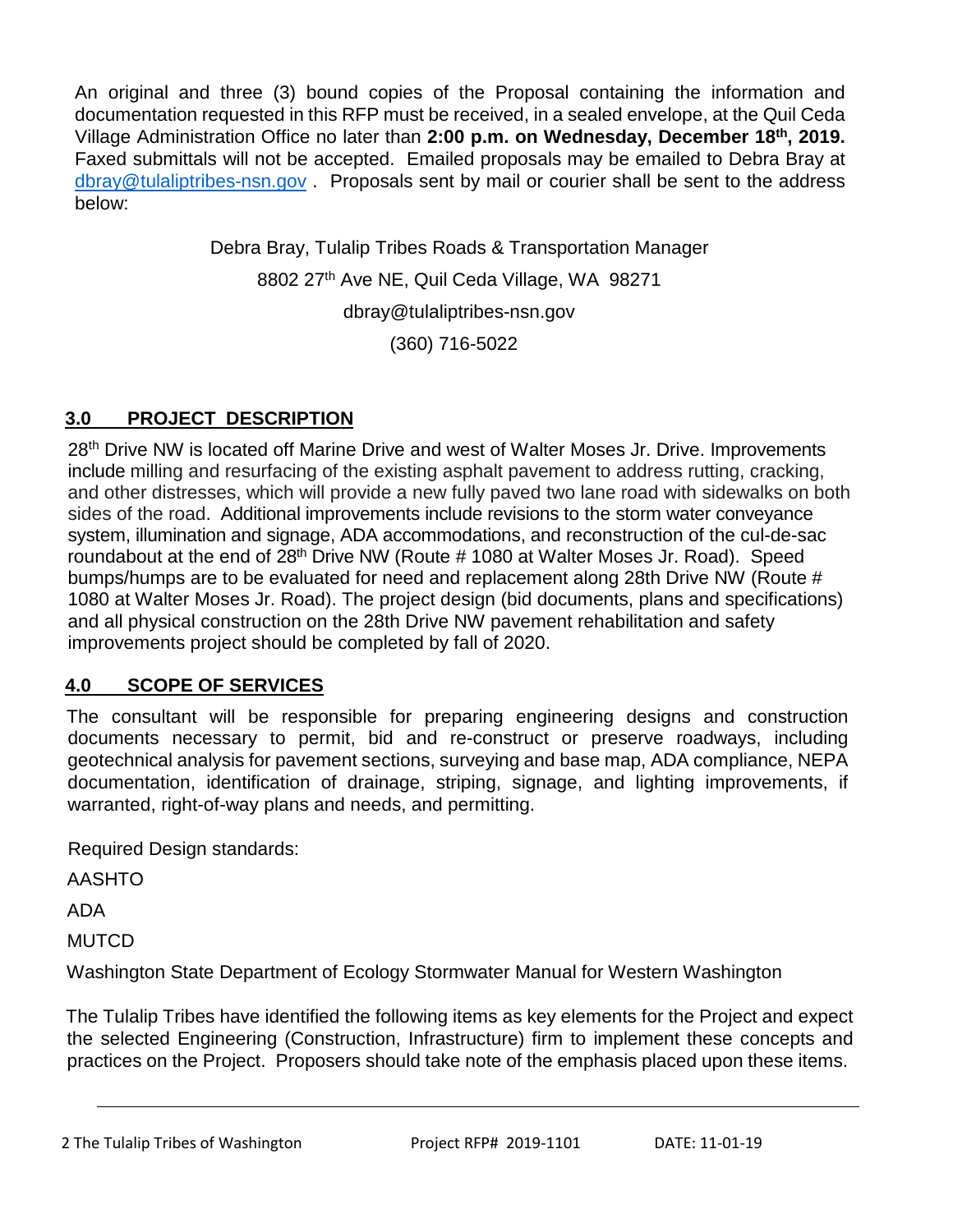- 1. TERO Participation: Native American participation in both employment and contracting on the Project is paramount. The Engineering (Construction, Infrastructure) firm selected will be required to develop a plan for maximizing TERO Participation in subcontracting and employment and for monitoring and enforcing subcontractor TERO participation requirements during construction.
- 2. Cost Estimating: Early in the design phase, the Engineering (Construction, Infrastructure) team will collaborate in the development of a cost model that will establish the initial budget parameters and controls for all of the project components and systems. This will establish the baseline for all future cost estimating efforts and evaluation of the project design against the project budget.
- 3. Design Deliverables: As the design progresses, the content, format, schedule and review process of the design deliverables will be will be established by the Tribes and design and engineering Team in accordance with the needs of the Project. The design and engineering Team shall be guided by the principles of eliminating waste, minimizing costs, maximizing efficiency, and achieving the Owner's program and quality objectives.

Below is a summary of the scope of work:

#### Field Survey:

The engineering team will conduct field survey and prepare a base map including but not limited to, section corners, property corners, monuments, control points, topography, natural features and manmade features.

#### Environmental Documents:

The engineer will take the lead in preparing the NEPA environmental review documents.

#### Permitting:

The owners representative will prepare documents and applications needed to obtain a ROW Use permits and any other permits necessary to advance this project.

#### Geotechnical Engineering:

The engineer will conduct geotechnical evaluations to determine pavement design recommendations for pavement rehabilitation projects

#### Preliminary Design:

The engineer will produce a preliminary design plan showing all proposed features to be constructed. The plan will show enough dimension and informational call outs to clearly describe the proposed features to be constructed. The preliminary design plan will then be reviewed by the Tribe.

## Draft and Final Contract Bid Documents:

The engineer will produce Draft and Final Contract Plans, including, but not limited to:

## 1. Index, Vicinity Map and Summary of Quantities Sheet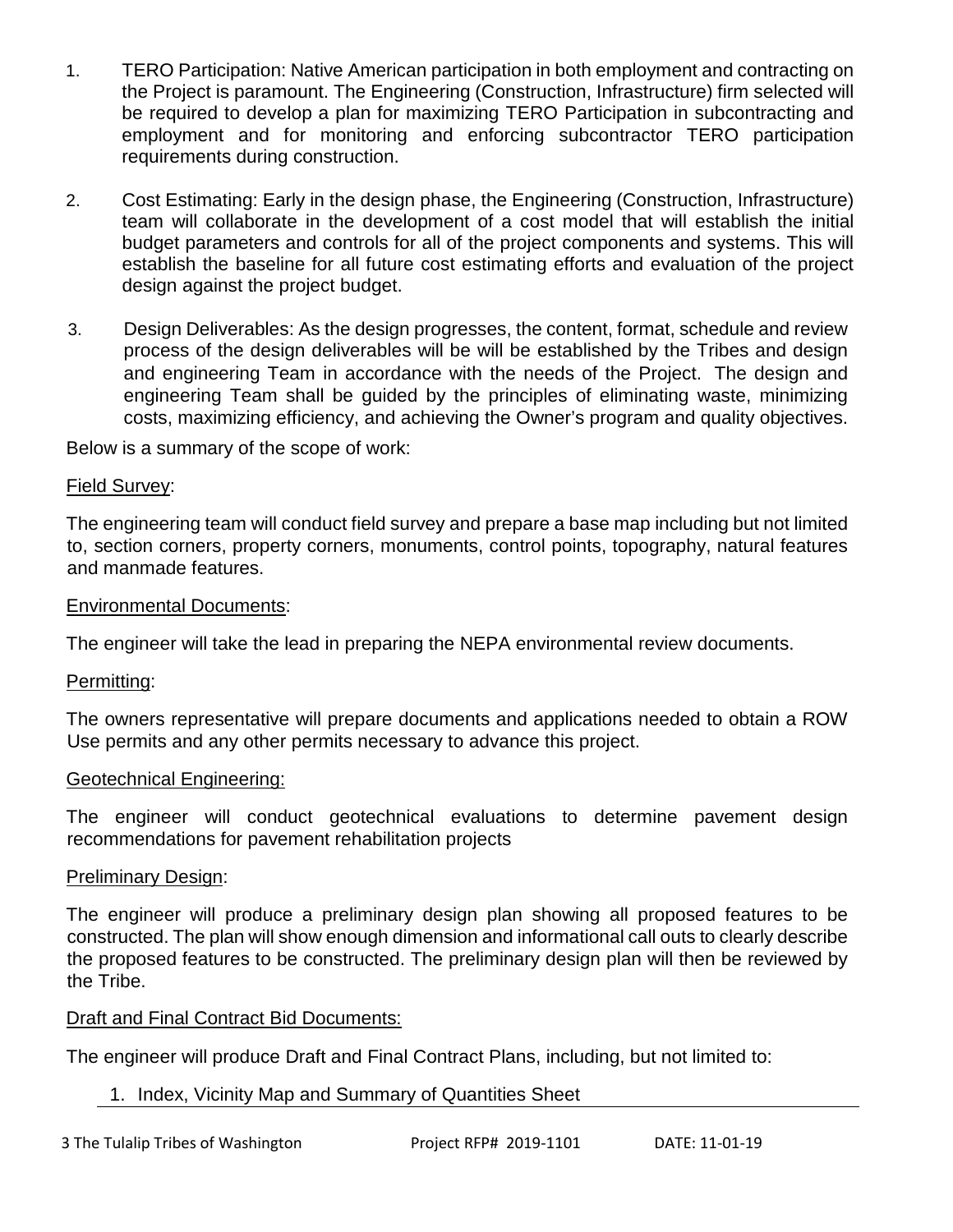- 2. Right of Way Plans and Needs
- 3. Alignment Plan and Sections
- 4. Site Preparation, TESC and Existing Utilities Plan and Details
- 5. Road and Drainage Plans and Details
- 6. Signage and Striping Plans and Details
- 7. Traffic Control Plans and Construction Staging Plans
- 8. Illumination Plans
- 9. Other Plan and Details as needed

The engineer will prepare Draft and Final Contract Specifications including amendments, general, and special provisions in MS Word 2010.

The engineer will prepare Draft and Final Engineer's Opinion of Probable Construction Costs in MS Excel format including quantities and unit bid prices using WSDOT's Unit Bid Analysis database. The engineer will create a binder to provide backup documentation of calculated quantities and unit prices. A paper copy of the engineer's opinion of probable costs backup documentation binder will be provided with the draft and final Engineer's Opinion of Probable Construction costs.

## Draft and Final Construction Working Day Estimate:

The engineer will prepare a critical path method schedule to determine the number of required working days and a proposed order of work for the construction activities. The schedule will consider all construction activities which may impact constructing the project. It will include, but not be limited to, procurement time for equipment and materials, time required to obtain permits from outside agencies, cure times, seasonal restrictions, permit restrictions and other construction complexities.

## Draft Review:

The engineer will compile the plans, special provisions and engineer's opinion of probable costs from prepared PS&E documents and submit them to the Tribes for review. The engineer will organize and facilitate the draft review and consolidate the review comments. The engineer will review the comments, prepare responses to comments and send them back to the Tulalip Tribes for approval prior to preparing the final bid documents. The engineer will address the comments received during the review process with the Tulalip Tribes.

## Construction Support:

The engineer will assist the Tulalip Tribes during the construction. The assistance during construction is provided to answer questions by the Contractor and provide clarification of the design plans, details and specifications. Additional services during construction can include construction engineering, construction documentation support, construction observation, and participation in weekly construction meetings.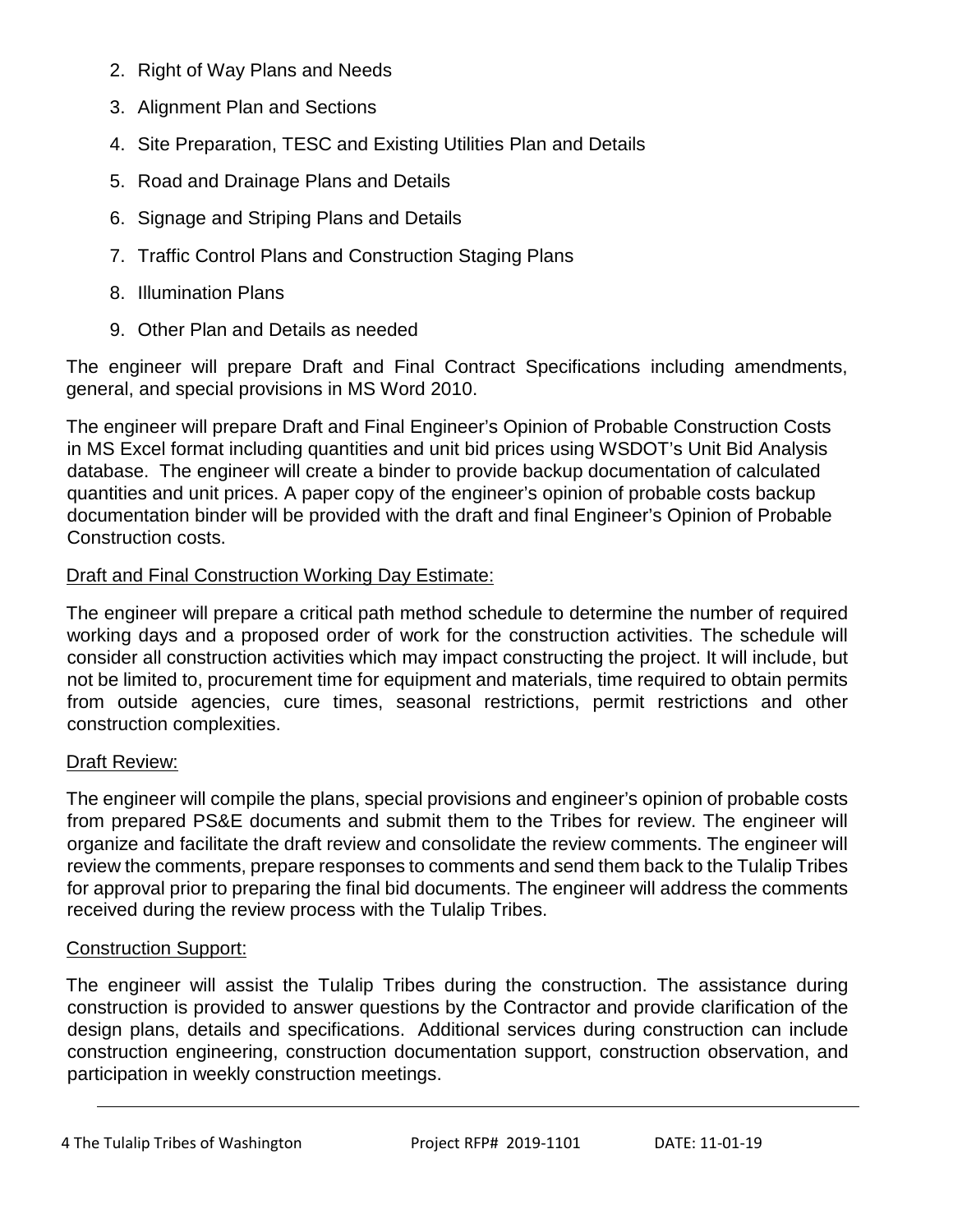## **5.0 SELECTION AND AWARD PROCESS**

The intent of this RFP is to solicit interest from Engineering (Construction, Infrastructure) firms for the project design (bid documents, plans and specifications) and consultation on the physical construction of the 28<sup>th</sup> Drive NW pavement rehabilitation and safety improvements project. A selection committee will review the written proposals. Only proposals that meet mandatory requirements will be considered. Selection will be made based upon the evaluation of the Engineering (Construction, Infrastructure) firm's qualifications, the technical merits of the proposal and the cost of the project.

The process for selection of the Engineering (Construction, Infrastructure) firm is anticipated to be as follows:

- 1. Consultant submitting a proposal will be scored and ranked on the basis of the evaluation criteria set forth in this RFP.
- 2. The Tulalip Tribes reserves the right to check references of the Contractor(s) at any time during the selection process. Should the information obtained during the reference checks cause concern regarding the firm's past performance or their ability to successfully perform the contracts to be executed based on the requirements of this RFP, the Tulalip Tribes has the sole discretion to determine a Contractor is not qualified for the Project. References can include The Tulalip Tribes, provided the Contractor has performed past project with the Tulalip Tribes, and others whether specifically listed by the proposing firm or not.

## *Mandatory Requirements:*

- 1. Completed Proposal submitted on time
- 2. An original plus three (3) copies of the complete Proposal
- 3. Transmittal letter

## *Qualifications, Technical Merit and Cost*

- 1. Qualifications of firm and key personnel (20 points)
- 2. Project Understanding, Approach, and Proposed Schedule (Technical Merit) (40 points)
- 3. Cost Proposal (40 points)

## TOTAL OF 100 EVALUATION POINTS

## **6.0 INTERVIEWS**

After reviewing the Proposals, the Selection Committee may conduct interviews with the Proposers.

## **7.0 SUBMISSION FORMAT**

Every Proposer must reply to each of the evaluation criteria set forth below in a clear and concise manner. Responses must be in the same order as listed, clearly separated and labeled by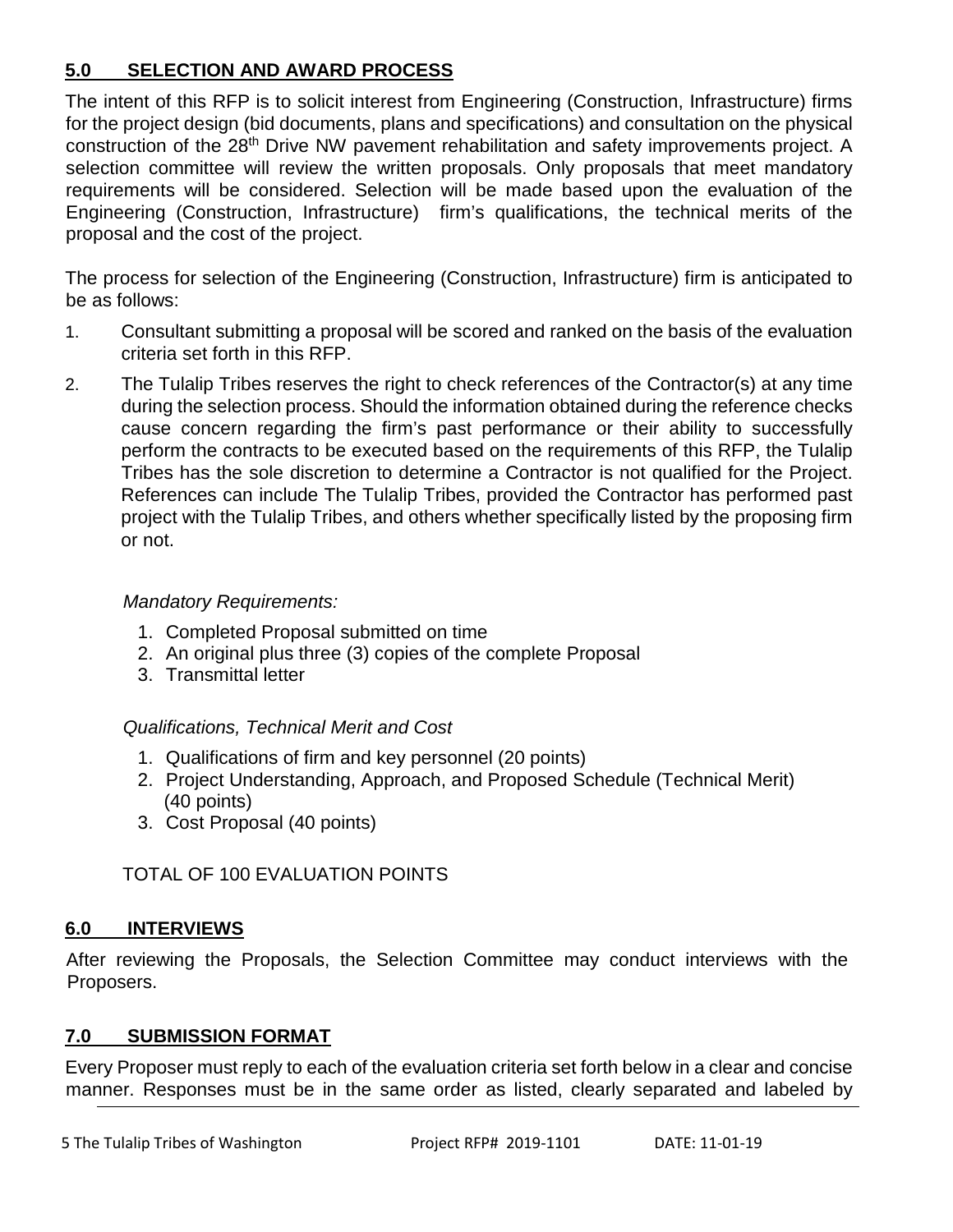response. Brevity is preferred. Do not duplicate information presented in the Submission. Pay attention to specific requests for information. Organize the Submission in a manner that enables the selection committee to quickly access the requested, and pertinent, information. Proposals shall be submitted on 8 ½ x 11 pages unless otherwise requested and in a sealed envelope.

- **1.TERO Certification**: Native American Owned Businesses (NAOBs) submitting proposals shall submit evidence of certification from the Tulalip Tribes' TERO (Tribal Employment Rights Ordinance) office as being a certified NAOB or Tulalip Tribal Member NAOB with their Submission in order to obtain the preferences provided for in this RFP.
- **2. Proof of Bond and insurance**
- **3. Washington State Contractors licenses**
- **4. Detailed cost estimate**

# **8.0 FINAL SELECTION**

The Tulalip Tribes of Washington intend to select the Engineering (Construction, Infrastructure) Team that meets the criteria set above from the Submission and the Interview (if held). Final selection must be approved by and shall be at the sole discretion of the Tulalip Tribes' Board of Directors. The Tulalip Tribes reserve the right to select any responsive and responsible Firm they determine.

# **9.0 RIGHT OF REJECTION**

The Tulalip Tribes of Washington reserves without limitation and may exercise at its sole discretion, the following rights and conditions with regard to this Procurement process:

- 1) To cancel the Procurement process and reject any and all RFPs and/or Proposals;
- 2) To waive any informality or irregularity;
- 3) To revise the Procurement Documents and schedule via an addendum;
- 4) To reject any Proposer that submits an incomplete or inadequate response or is not responsive to the requirements of this RFP;

5) To require confirmation of information furnished by a Proposer, require additional information from a Proposer concerning its Submittal and require additional evidence of qualifications to perform the work described in this RFP;

6) To provide clarifications or conduct discussions, at any time, with one or more Proposers;

7) To contact references that are not listed in the Proposer's Submittals and investigate statements on the Proposals and/or qualification of the Proposer and any firms or individuals identified in the Proposal;

8) To consider alternative technical concepts and/or approaches identified by Proposers;

9) To take any action affecting the RFP process or the Project that is determined to be in the Owner's best interests; and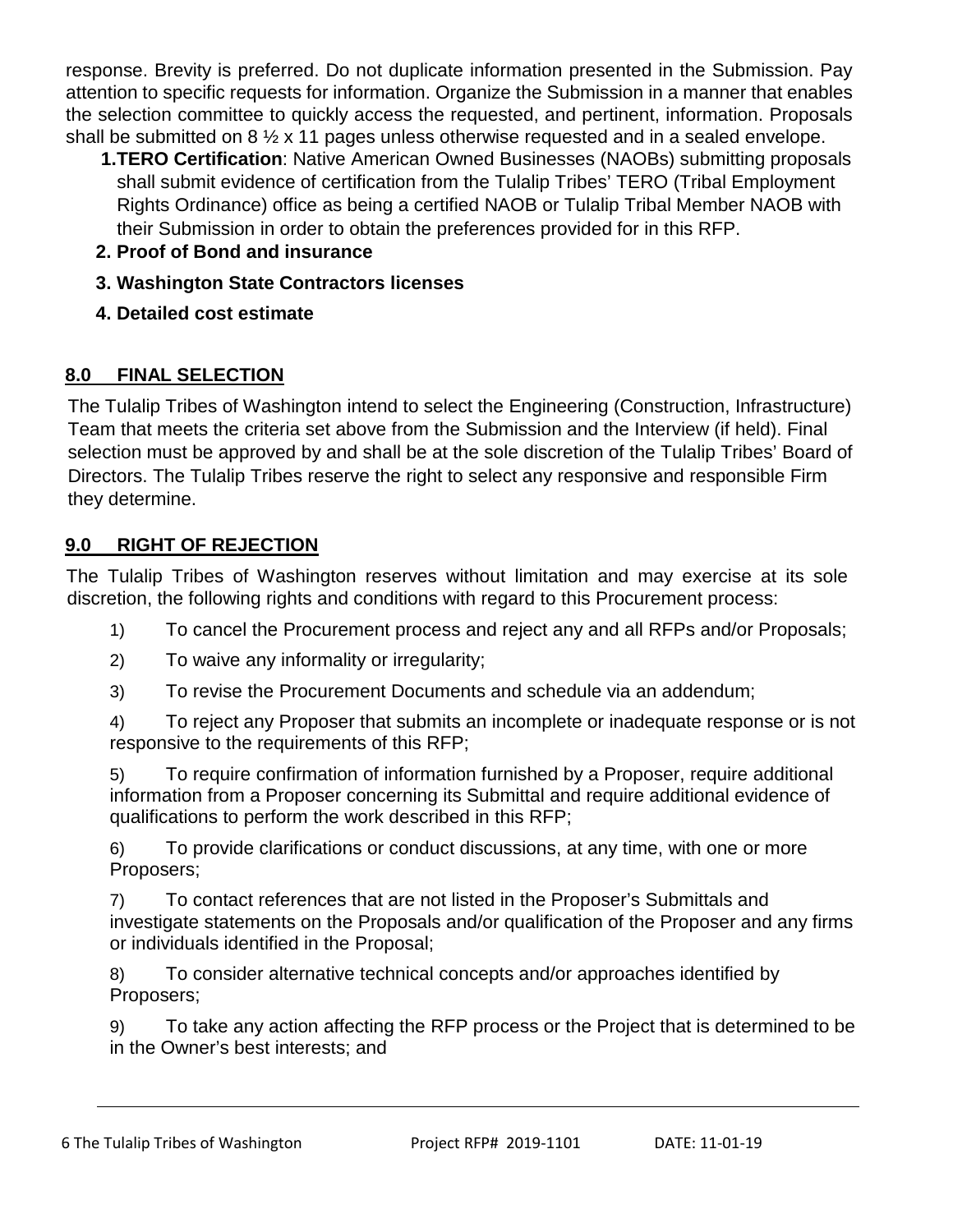10) Approve or disapprove of the use of particular Sub consultants, Subcontractors, or Key Team Members and/or substitutions and/or changes to Subconsultants, Subcontractors, or Key Team Members from those identified in the Proposal, such approval or disapproval shall not be unreasonably exercised.

## **10.0 PRODUCT OWNERSHIP**

All drawings, specifications and other documents and electronic data, including such documents that are furnished by any proposer to Owner pursuant to this RFP ("Work Product") are deemed to be instruments of service and design, and engineering firm shall retain the ownership and property interests therein, including but not limited to any intellectual property rights, copyrights and/or patents, subject to the provisions set forth below. Notwithstanding the above, any portion of any Proposal that consists of architectural and other design elements and specifications that are unique to the Project will be the property of the Tulalip Tribes of Washington, including but not limited to any intellectual property rights, copyrights and/or patents. Proposers shall specifically designate those portions of the Work Product for which ownership in the Work Product meet the above definition and that shall be transferred. Such grant and transfer are conditioned on Owner's express understanding that any alteration of the Work Product without the involvement of the Proposer is at Owner's sole risk and without liability or legal exposure to the Proposer or anyone working by or through the Proposer, including Design Consultants of any tier.

# **11.0 LICENSING REQUIREMENTS**

All individuals, businesses, entities, and organizations engaged in business activities on the Tulalip Indian Reservation shall obtain a Tulalip Tribal Business License. This applies to all contractors, subcontractors, materialmen, suppliers, and consultants, regardless of tier or location, working on the project.

The Engineering (Construction, Infrastructure) firm shall be licensed by the State of Washington.

Note: Any professional or business licenses required will be the sole cost and responsibility of the Engineering (Construction, Infrastructure) firm.

# **12.0 SUBMISSION DEVELOPMENT COSTS**

The Owner accepts no liability for the costs and expenses incurred by firms in responding to this Procurement. Each Proposer that enters into the Procurement process shall prepare the required materials and the Proposal at its own expense and with the express understanding that it cannot make any claims whatsoever for reimbursement from the Owner for the costs and expenses associated with the process.

## **13.0 SCHEDULE**

The Tulalip Tribes anticipates the Engineering (Construction, Infrastructure) firm selection schedule will be as follows:

| DEC<br>$ -$<br>N0<br><b>POVEITIDEL</b><br>NL | 2019<br>$-$ |
|----------------------------------------------|-------------|
|----------------------------------------------|-------------|